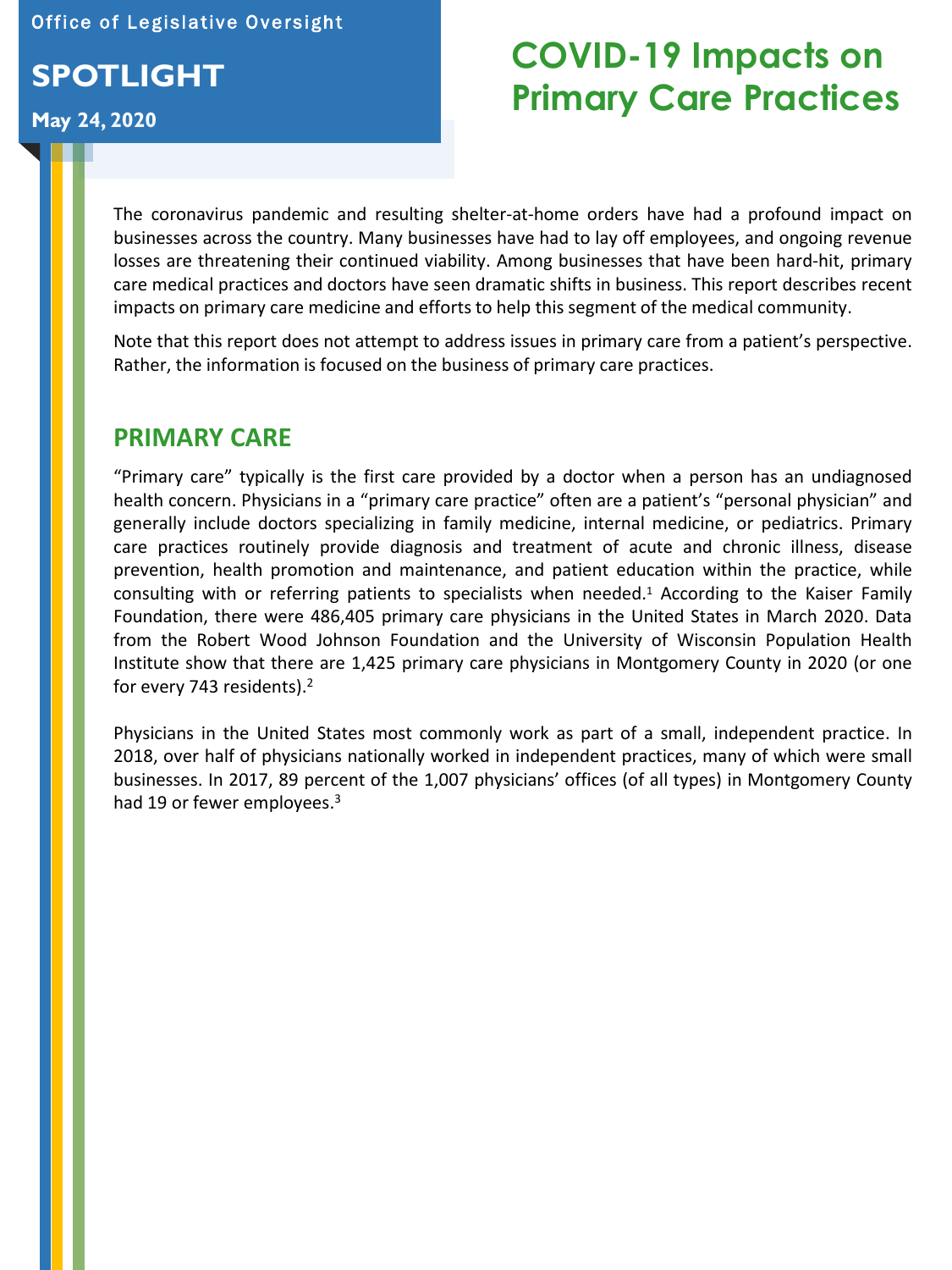## **IMPACT OF COVID-19 ON HEALTH CARE VISITS** <sup>4</sup>

Coronavirus disease 2019 (COVID-19) is a highly contagious virus and currently there is no vaccine to prevent COVID-19. The virus spreads mainly from person-to-person through respiratory droplets produced when infected individuals cough, sneeze, or talk.<sup>5</sup> Recent studies show that infected individuals can spread the virus before they develop symptoms and some infected and contagiousindividuals never develop symptoms at all.

To contain the spread of the virus in the United States, a majority of states' public health officials have issued stay-at-home orders, recommended that people work from home if they can, and closed nonessential businesses, parks and recreation areas where people may gather. To help prevent transmission, the U.S. Centers for Disease Control and Prevention (CDC) recommends people wear cloth masks in public, wash hands frequently, and avoid close contact with others.

In March 2020, the CDC also recommended that "healthcare systems prioritize urgent visits and delay elective care to mitigate the spread of COVID-19 in healthcare settings," leading people across the U.S. to cancel or skip health care appointments.<sup>6</sup> To provide care without having patients physically come to a doctor's office, physicians across the country have begun providing care through or increased their use of "telemedicine" – with health care providers and patients "meeting" via video or over the telephone ("televisits").

The following statistics come from data collected by Phreesia, a health technology company that helps practices with patient administration, from its client base representing over 50,000 providers nationwide. Data collected between mid-February and mid-May include more than 12 million patient visits. <sup>7</sup> From these data, researchers found:

- Outpatient visits declined by almost 60% by early April;
- Telemedicine visits increased by 14% by mid-April;
- Outpatient visits are rebounding but still about one-third lower than before the pandemic; and
- A subset of outpatient visits, primary care visits were down 51% the week of April 5 and down 25% the week of May 10.

The rebound in visits is occurring in all areas of the U.S. but appears largest in the South Central census division.

The chart to the right shows the decrease in health care visits from mid-February through mid-May 2020. The data show that while visits initially declined significantly; in late March, health care visits began to rise again.

Source:

https://www.commonwealthfund. [org/publications/2020/apr/impact](https://www.commonwealthfund.org/publications/2020/apr/impact-covid-19-outpatient-visits) -covid-19-outpatient-visits



#### $[\frac{1}{2}]$  Download data

Note: Data are presented as percentage change in number of visits in a given week from the baseline week (March 1-7). Distribution of states across U.S. census divisions is available at the Census website. The South Central census division is composed of Texas, Oklahoma, Arkansas, Louisiana, Mississippi, Alabama, Tennessee, and Kentucky.

Source: Ateev Mehrotra et al., "The Impact of the COVID-19 Pandemic on Outpatient Visits: A Rebound Emerges," To the Point (blog), Commonwealth Fund, May 19, 2020. https://doi.org/10.26099/ds9e-jm36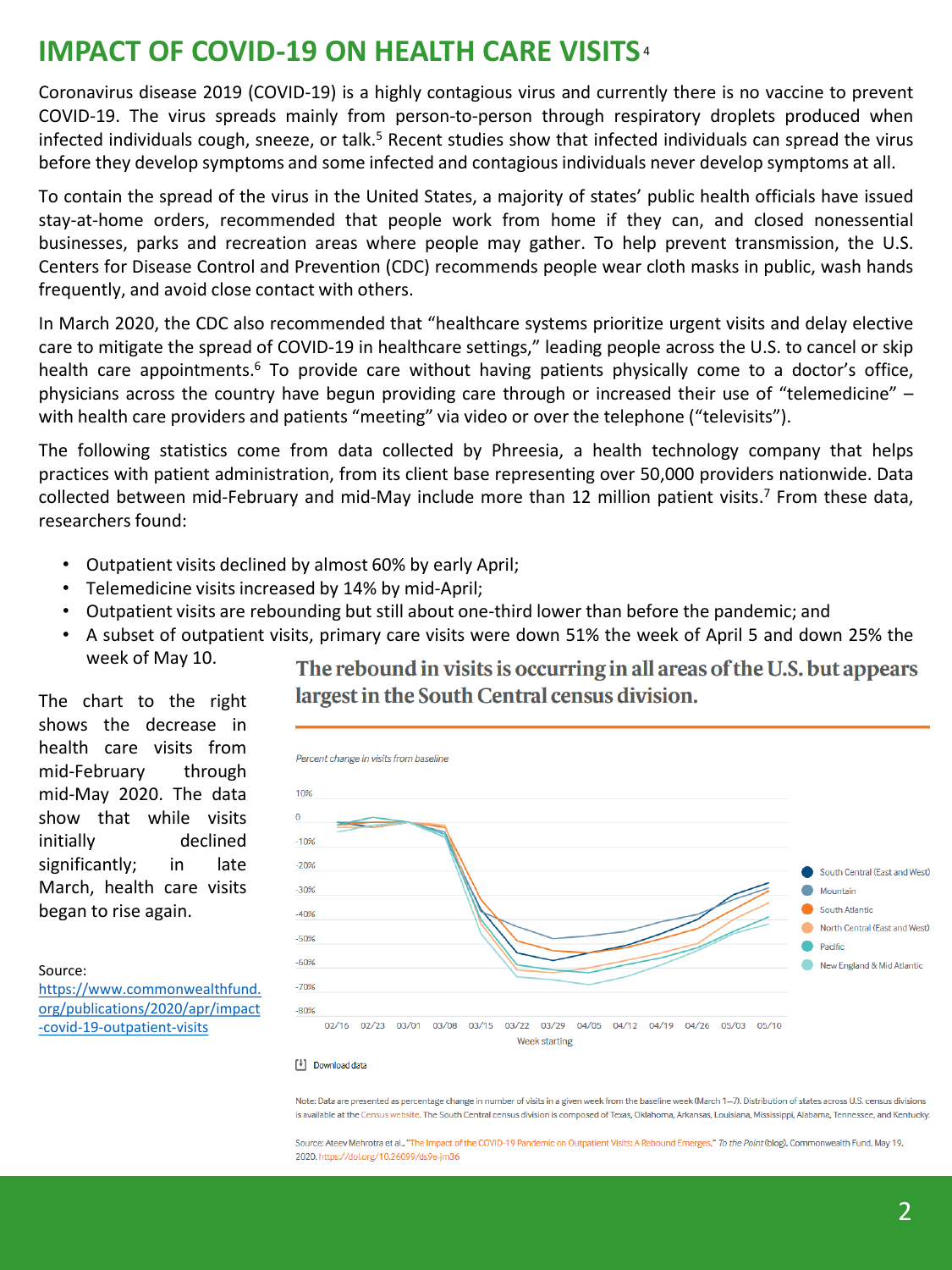## **IMPACT OF COVID-19 ON HEALTH CARE VISITS (cont.)**

In recent years, many types of physician practices, including primary care, have seen mergers and acquisitions of practices and industry consolidation.<sup>8</sup> Some analysts observe that physicians employed during the pandemic through a healthcare system are in better financial situations than independent, private practices.<sup>9</sup>

Some health care facilities report that they expect to work in a COVID environment for the next year or more. <sup>10</sup> One source estimates that beginning in March 2020, primary care practices in the United States will experience around six to eight weeks where patient volume is down 50-60%, another four to six weeks with volume down 20-30%, with volume climbing to only 80-90% of pre-pandemic volume for the rest of the year. <sup>11</sup> According to a recent Kaiser Family Foundation poll, 82% of the public expects to visit a doctor or dentist in person in the next three months.<sup>12</sup>

The data in the next chart show changes in the percentage of patient visits for a variety of health care fields – comparing visits from the week beginning April 5 and the week beginning May 10.

The rebound in visits has occurred across all specialties. The relative decline in visits remains largest among surgical and procedural specialties and pediatrics. The relative decline is smaller in other specialties such as adult primary care and behavioral health.



#### [+] Download data

Note: Relative decline in visits between baseline week of March 1 and weeks of April 5 (nadir of visit decline) and May 10 (last week of data). Data only for select specialties shown. Decline shown is reflective of all visit types (in-person and telemedicine). Visits from nurse practitioners and physician assistants are not included.

Source: Ateev Mehrotra et al., "The Impact of the COVID-19 Pandemic on Outpatient Visits: A Rebound Emerges," To the Point (blog), Commonwealth Fund, May 19, 2020. https://doi.org/10.26099/ds9e-jm36

Source:<https://www.commonwealthfund.org/publications/2020/apr/impact-covid-19-outpatient-visits>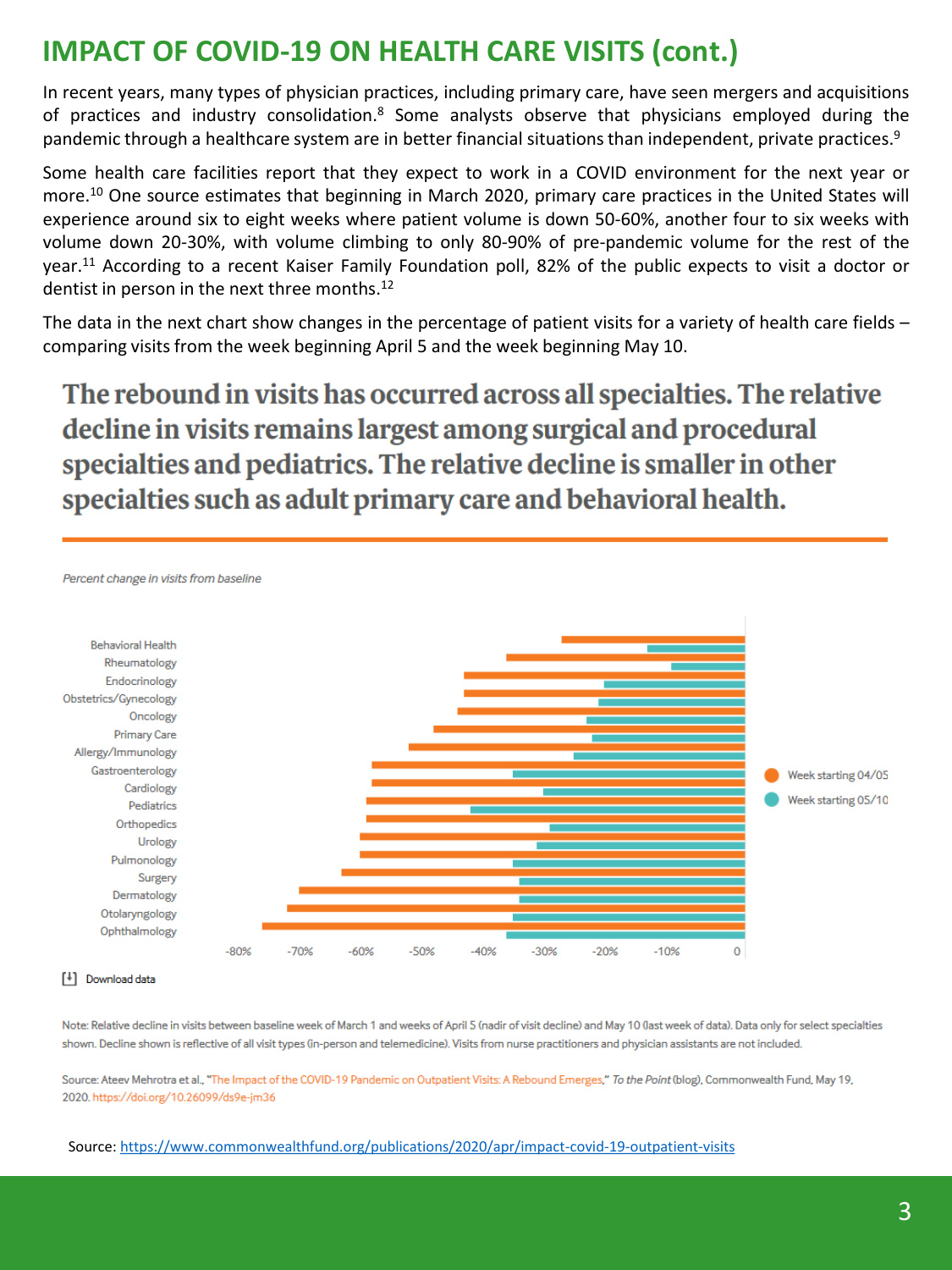## **EFFORTS TO ASSIST PHYSICIANS' PRACTICES DURING THE PANDEMIC**

The federal government and many private insurance companies have taken steps to help physicians financially during the pandemic. For example, before the pandemic, the Center for Medicare and Medicaid Services (CMS) and many private insurers limited physicians' ability to be reimbursed for televisits. CMS and private insurers have loosened these restrictions significantly. Many states, including Maryland, have changed also state regulations to allow physicians more flexibility to use telemedicine.<sup>13</sup>

Before the pandemic, many private practices were not set up to provide care via telemedicine.<sup>14</sup> A 2019 American Medical Association survey found that only 15% of physicians were using telemedicine to provide patient care. <sup>15</sup> Many practices that did not provide telemedicine options before the pandemic have had to move quickly to set up telemedicine systems.

#### **MEDICARE**

Beginning March 6, 2020, CMS expanded options for televisits with doctors, nurse practitioners, and other health care providers. Before this time, Medicare paid for telemedicine visits only in limited circumstances. CMS made these temporary, emergency changes acknowledging that "there is an urgency to expand the use of technology to help people who need routine care, and keep vulnerable beneficiaries and beneficiaries with mild symptoms in their homes while maintaining access to the care they need."<sup>16</sup> CMS expanded the types of televisit services for which providers can bill, the list of clinicians that can bill for these services, and began paying for televisits at the same rate as in-person visits.<sup>17</sup>

Analyzing changes in Medicare reimbursements for televisits and CY2018 Medicare claims, Avalere, a health care consulting firm, estimates that 96% of primary care fee-for-service payments are now eligible for reimbursements when conducted via telemedicine. Before the pandemic changes, approximately 77% of the payments were eligible for reimbursement.<sup>18</sup>

#### **CareFirst BlueCross BlueSheild**

Beginning March 16, 2020, CareFirst BlueCross BlueShield began encouraging members to use telemedicine for services, including waiving copays, coinsurance, and deductibles for members receiving services from in-network providers. <sup>19</sup> CareFirst also expanded the types of claims for which providers can seek payment when provided through telemedicine. These changes apply to services from primary care providers, obstetricians and gynecologists, specialists, and behavioral health providers.

For providers that are a part of CareFirst's Patient-Centered Medical Home (PCMH) program, CareFirst is accelerating payment of funds to practices that typically would not have been paid until later in 2020 or 2021. <sup>20</sup> CareFirst is also providing:

- Advance lump-sum payments;
- Increased fee schedules; and
- Monthly cash advances for qualifying PCMH panels.

#### **OTHER PRIVATE INSURERS**

Kaiser Permanente and UnitedHealthCare have made similar changes, including expanding reimbursements for care provided through telemedicine and accelerating claim payments to providers.<sup>21</sup>

#### **DISCOUNTS ON LIABILITY INSURANCE**

The Medical Mutual Liability Insurance Society of Maryland provides medical liability insurance for Maryland physicians.<sup>22</sup> Medical Mutual is providing a 25% "pandemic credit" for all medical professional liability policies between April 1 and December 31, 2020 to help reduce costs for physicians in the state.<sup>23</sup>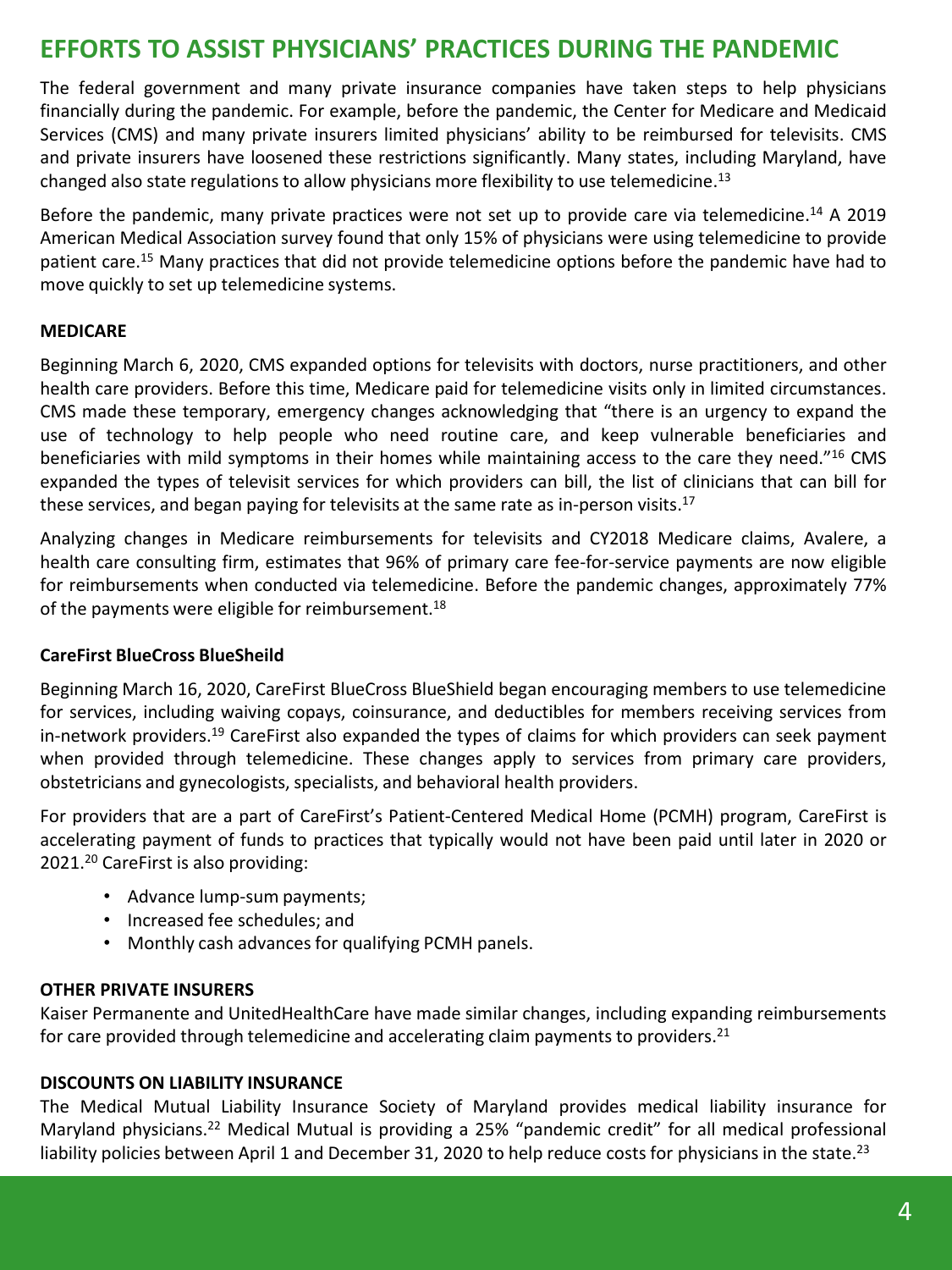## **FEDERAL RELIEF FUNDS FOR PHYSICIANS/PROVIDERS**

The federal CARES Act established the Public Health and Social Service Emergency Fund and provided \$50 billion for the fund to distribute grants to Medicare facilities and providers impacted by COVID-19.<sup>24</sup> Providers were eligible if they billed Medicare fee-for-service in 2019. The first \$30 billion was distributed in April "to health care providers proportionately, based on the providers' share of total Medicare payments in 2019." The next \$20 billion is being distributed based on providers' 2018 revenue data. Some note that while this approach quickly provided needed funding to many physicians and practices, it completely excluded physicians who provide services through Medicaid, federal healthcare for low-income individuals.<sup>25</sup>

Based on program data released by the federal government, in Montgomery County, 754 providers received a total of \$106 million in grant funding through May 13, 2020. The data in the chart below show the number of providers by location in the County and the average funding received per practice – in areas where 20 or more providers received funding. The data in the chart include 91% of providers in the County who received funding and 86% of grants given to County providers. 26

The CARES Act also allows providers to seek funds through the federal Payroll Protection Program (PPP)<sup>27</sup> (up to \$10 million) and the Small Business Administration's Economic Injury Disaster Loan and Grant programs<sup>28</sup> (up to \$10,000). Generally, these programs are available for businesses with fewer than 500 employees. The federal government has not released data on which businesses have received funding through these programs.

# **SOURCES**

OLO found many examples of COVID-19 relief funding from private funding sources. <sup>29</sup> Only some of this funding is directed specifically to medical practices or primary care practices. OLO did not find examples of COVID-19 relief funding from state or local jurisdictions targeted to the medical community or the primary care community.

## **Montgomery County Grant Recipients from HHS Provider OTHER RELIEF FUND**<br>Relief Fund, by Location and Amount of Average Grant



#### **QUESTIONS? COMMENTS?**

**Leslie Rubin**, Senior Legislative Analyst Office of Legislative Oversight

[www.montgomerycountymd.gov/olo](http://www.montgomerycountymd.gov/olo)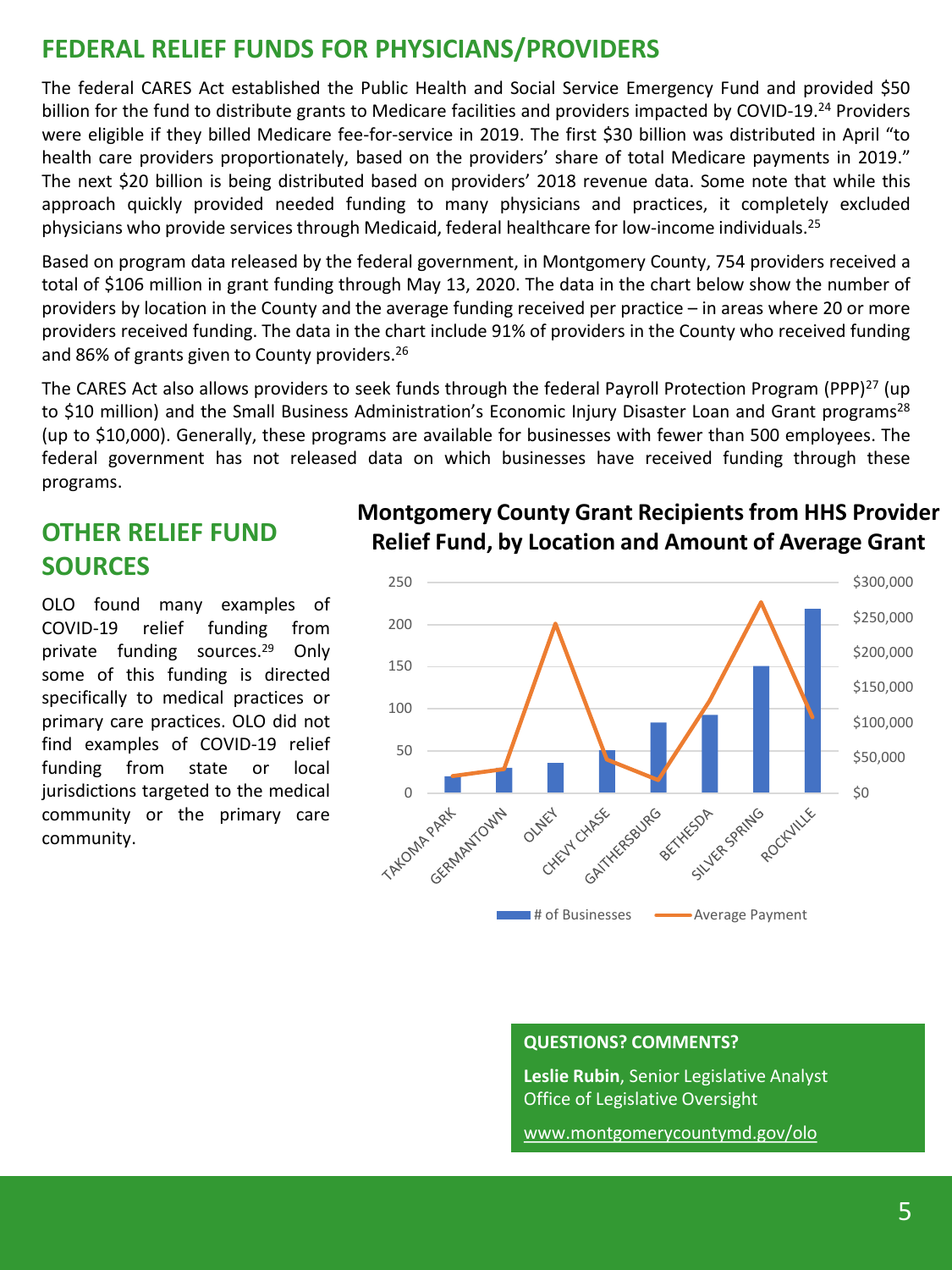# **ENDNOTES**

| <sup>1</sup> https://www.aafp.org/about/policies/all/primary-care.html, https://www.healthypeople.gov/2020/topics-                                                                                                        |
|---------------------------------------------------------------------------------------------------------------------------------------------------------------------------------------------------------------------------|
| objectives/topic/social-determinants-health/interventions-resources/access-to-primary                                                                                                                                     |
| <sup>2</sup> "County Health Rankings and Roadmaps," Robert Wood Johnson Foundation and the University of Wisconsin Population<br>Health Institute (2020). https://www.countyhealthrankings.org/app/maryland/2020/overview |
|                                                                                                                                                                                                                           |
| <sup>3</sup> U.S. Census Bureau                                                                                                                                                                                           |
| 4 https://www.washingtonpost.com/health/small-doctor-practices-struggle-to-survive-amid-coronavirus-                                                                                                                      |
| pandemic/2020/05/14/328984e6-9390-11ea-91d7-cf4423d47683 story.html                                                                                                                                                       |
| 5 https://www.cdc.gov/coronavirus/2019-ncov/prevent-getting-sick/prevention.html                                                                                                                                          |
| <sup>6</sup> https://www.cdc.gov/coronavirus/2019-ncov/hcp/framework-non-COVID-care.html                                                                                                                                  |
| 7 https://www.commonwealthfund.org/publications/2020/apr/impact-covid-19-outpatient-visits                                                                                                                                |
| 8 https://revcycleintelligence.com/features/how-covid-19-imperiled-physician-practices-and-how-to-save-them                                                                                                               |
| 9 https://www.medicaleconomics.com/news/physician-practices-reeling-covid-19-financial-losses                                                                                                                             |
| 10 https://www.washingtonpost.com/health/how-risky-is-it-right-now-to-get-non-coronavirus-medical-                                                                                                                        |
| care/2020/05/08/ac80c644-8a1f-11ea-ac8a-fe9b8088e101 story.html                                                                                                                                                           |
| 11 https://www.medicaleconomics.com/news/physician-practices-reeling-covid-19-financial-losses                                                                                                                            |
| 12 https://www.kff.org/coronavirus-covid-19/press-release/poll-as-states-start-to-ease-coronavirus-restrictions-few-                                                                                                      |
| americans-expect-to-stay-in-hotels-or-fly-this-summer-though-most-plan-to-visit-a-doctor-get-a-hair-cut-and-dine-out/,                                                                                                    |
| https://www.kff.org/coronavirus-covid-19/report/kff-health-tracking-poll-may-2020/?utm campaign=KFF-2020-polling-                                                                                                         |
| surveys&utm_medium=email&_hsmi=2&_hsenc=p2ANqtz-8zsZyE3Haf57W62aUolmlaGMZSp0lr9nRJG-                                                                                                                                      |
| wujcLFDrSfuSfqBoHg6fmPkCeitu7WzFCSAEEsMGQaiV2z3eLXias-HQ&utm_content=2&utm_source=hs_email                                                                                                                                |
| 13 https://www.medchi.org/Portals/18/Files/Resources/Telehealth%20FAQs.03262020.pdf?ver=2020-03-27-074345-493                                                                                                             |
| 14 https://revcycleintelligence.com/features/how-covid-19-imperiled-physician-practices-and-how-to-save-them                                                                                                              |
| 15 https://mhealthintelligence.com/news/ama-survey-finds-medical-practices-are-slow-to-embrace-telehealth                                                                                                                 |
| 16 https://www.cms.gov/newsroom/fact-sheets/medicare-telemedicine-health-care-provider-fact-sheet,                                                                                                                        |
| https://www.providers.kaiserpermanente.org/info assets/cpp mas/mas Medicare Telehealth Frequently Asked Ques                                                                                                              |
| tions March 17 2020.pdf                                                                                                                                                                                                   |
| 17 https://revcycleintelligence.com/features/how-covid-19-imperiled-physician-practices-and-how-to-save-them,                                                                                                             |
| https://avalere.com/insights/provider-impact-of-covid-19-telehealth-policies-by-specialty                                                                                                                                 |
| 18 https://avalere.com/insights/provider-impact-of-covid-19-telehealth-policies-by-specialty                                                                                                                              |
| 19 https://individual.carefirst.com/individuals-families/about-us/coronavirus-telemedicine.page,                                                                                                                          |
| https://individual.carefirst.com/carefirst-resources/pdf/carefirst-telemedicine-code-modifier.pdf                                                                                                                         |
| 20 https://individual.carefirst.com/individuals-families/news/2020/04/carefirst-bluecross-blueshield-to-offer-170m-in-p/                                                                                                  |
| <sup>21</sup> https://www.providers.kaiserpermanente.org/info assets/cpp mas/mas 2020 Claims FAQs.pdf,                                                                                                                    |
| https://www.uhcprovider.com/en/resource-library/news/Novel-Coronavirus-COVID-19/covid19-telehealth-                                                                                                                       |
| services.html, see also https://www.healthaffairs.org/do/10.1377/hblog20200421.921521/full/                                                                                                                               |
| <sup>22</sup> Medical Mutual was created by the Maryland General Assembly in 1975 as a mutual insurance company. It is owned by                                                                                           |
| the physicians in the State of Maryland. https://www.mmlis.com/content/about-us;                                                                                                                                          |
| https://www.mmlis.com/data/general/MM%20Annual%20Report%20READER%20PDF.pdf                                                                                                                                                |